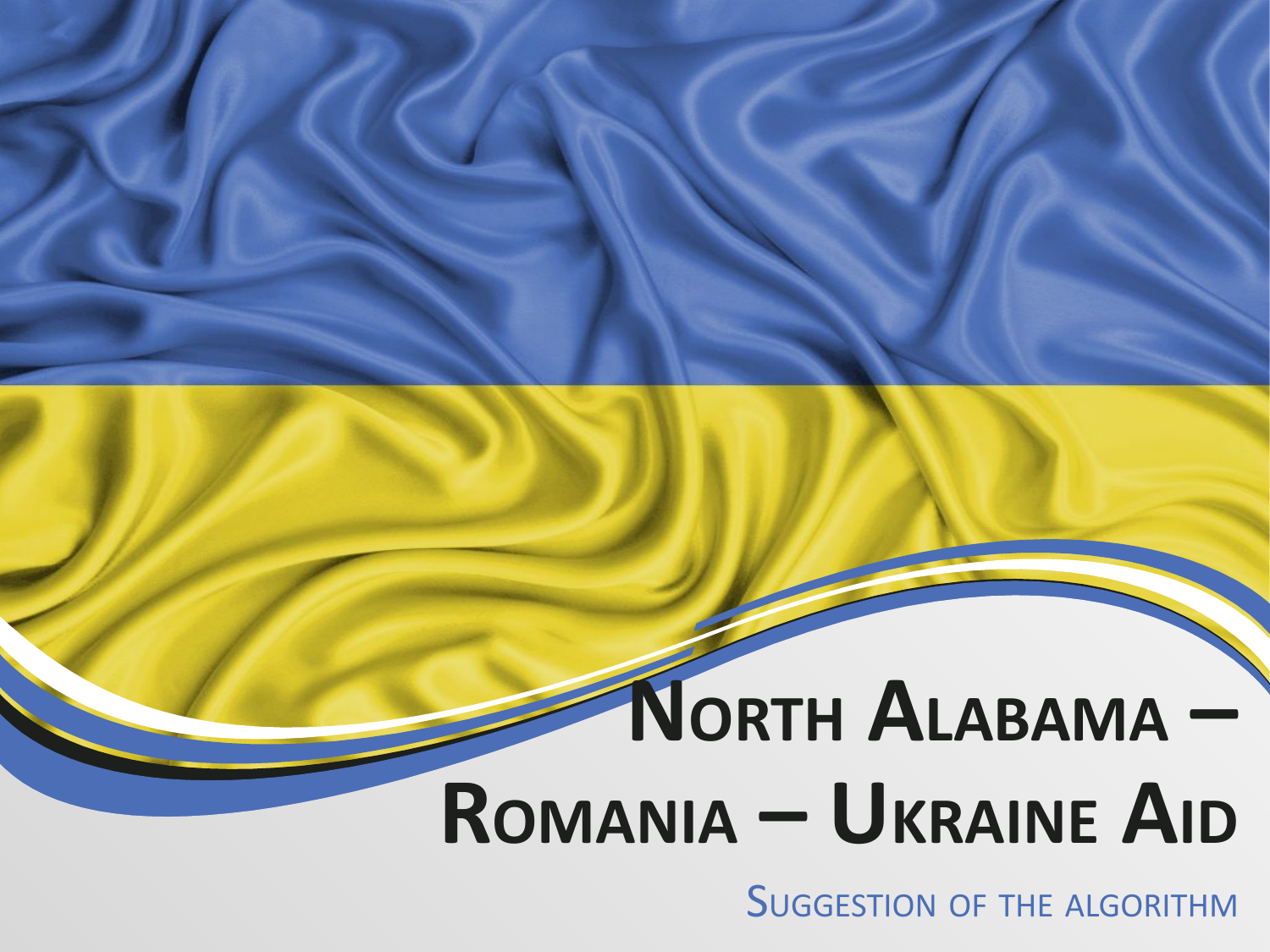### **One of the effective ways to arrange humanitarian aid for Ukraine from overseas is to raise funds in US but to buy aid in Romania**

- 1. It can be delivered to Ukraine faster;
- 2. Money saved on shipping aid by plane can be used for buying more supplies;
- 3. It's a support for economy of Romania. The country is facing a big refugee crisis and needs support too.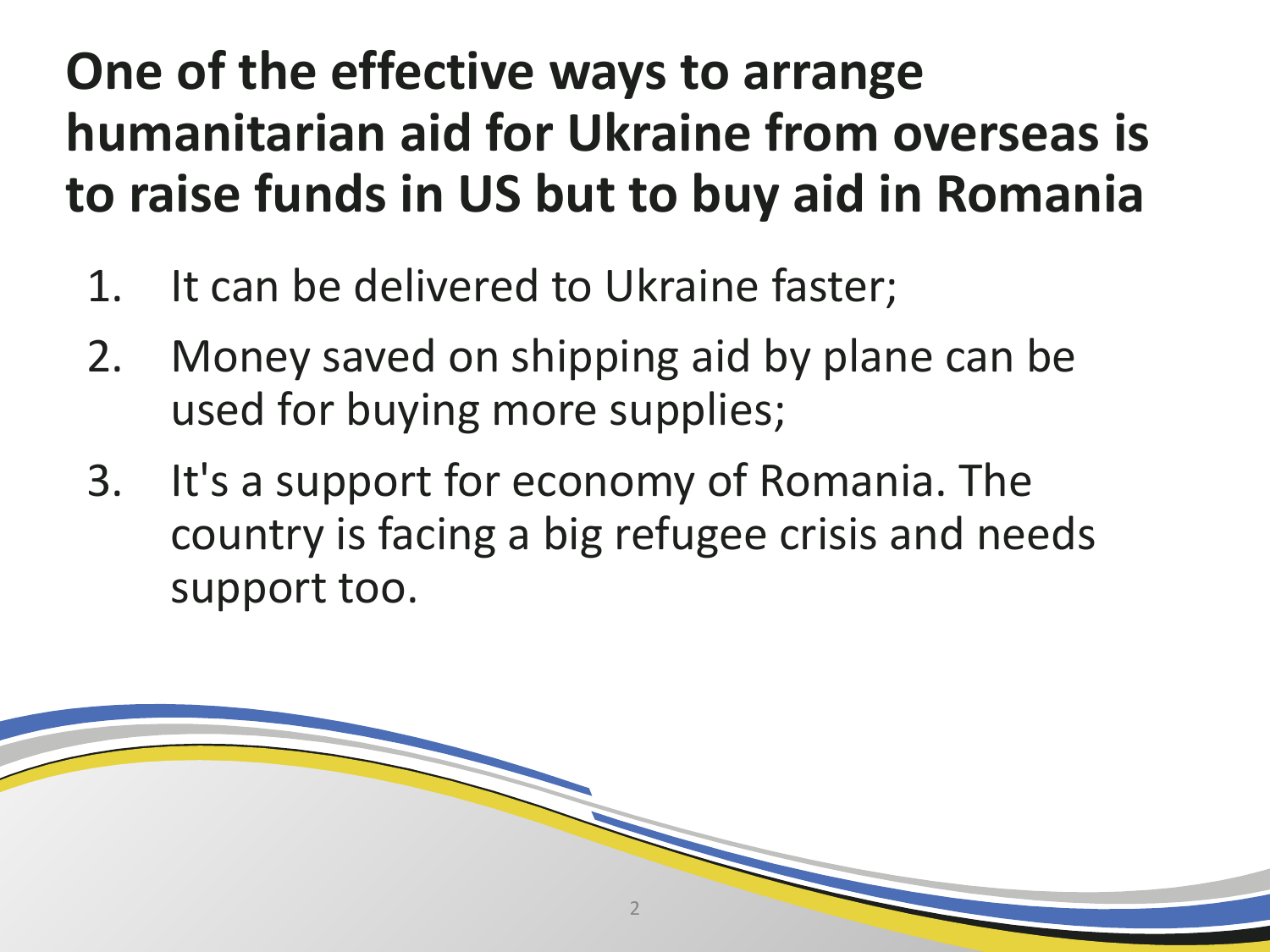**Example: company Facos**, canned goods producer located in city Suceava, just above 1 hour driving distance from Ukrainian border.



**SC FACOS SA** Canned goods factory, meat products and smoked meat products Str. Humorului nr. 100 Tel: 0040 230 526525 J33/17/1991 VAT: Ro714123 727525 Scheia office@facos.ro **RAIFFEISEN BANK SUCEAVA** IBAN: RO87 RZBR 0000 0600 2117 2278 Suceava, România www.facos.ro

#### Lista produse - CONSERVE - FACOS

| Nr.crt | Denumire produs                   | U.M.         | Pret unitar | Pret unitar<br>cu T.V.A | <b>STOC</b><br><b>DISPONIBIL</b><br>- tipla |
|--------|-----------------------------------|--------------|-------------|-------------------------|---------------------------------------------|
|        | Ardei umpluti 500g FACOS 6/tipla  | TIPLA        | 48.96       | 53.37                   | 250                                         |
|        | Carne de porc 300gr FACOS 6/tipla | <b>TIPLA</b> | 40.46       | 44.11                   | 350                                         |
| 3      | Carne de porc 500g FACOS 6/tipla  | TIPLA        | 63.36       | 69.06                   | 400                                         |

This is the beginning of the offer of stock available as of the second week of March. Full document please see here

[https://drive.google.com/file/d/1PG1Enxx-14akufB0pUEkD75W3rOHpGLQ/view?usp=shari](https://drive.google.com/file/d/1PG1Enxx-14akufB0pUEkD75W3rOHpGLQ/view?usp=sharing) [ng](https://drive.google.com/file/d/1PG1Enxx-14akufB0pUEkD75W3rOHpGLQ/view?usp=sharing)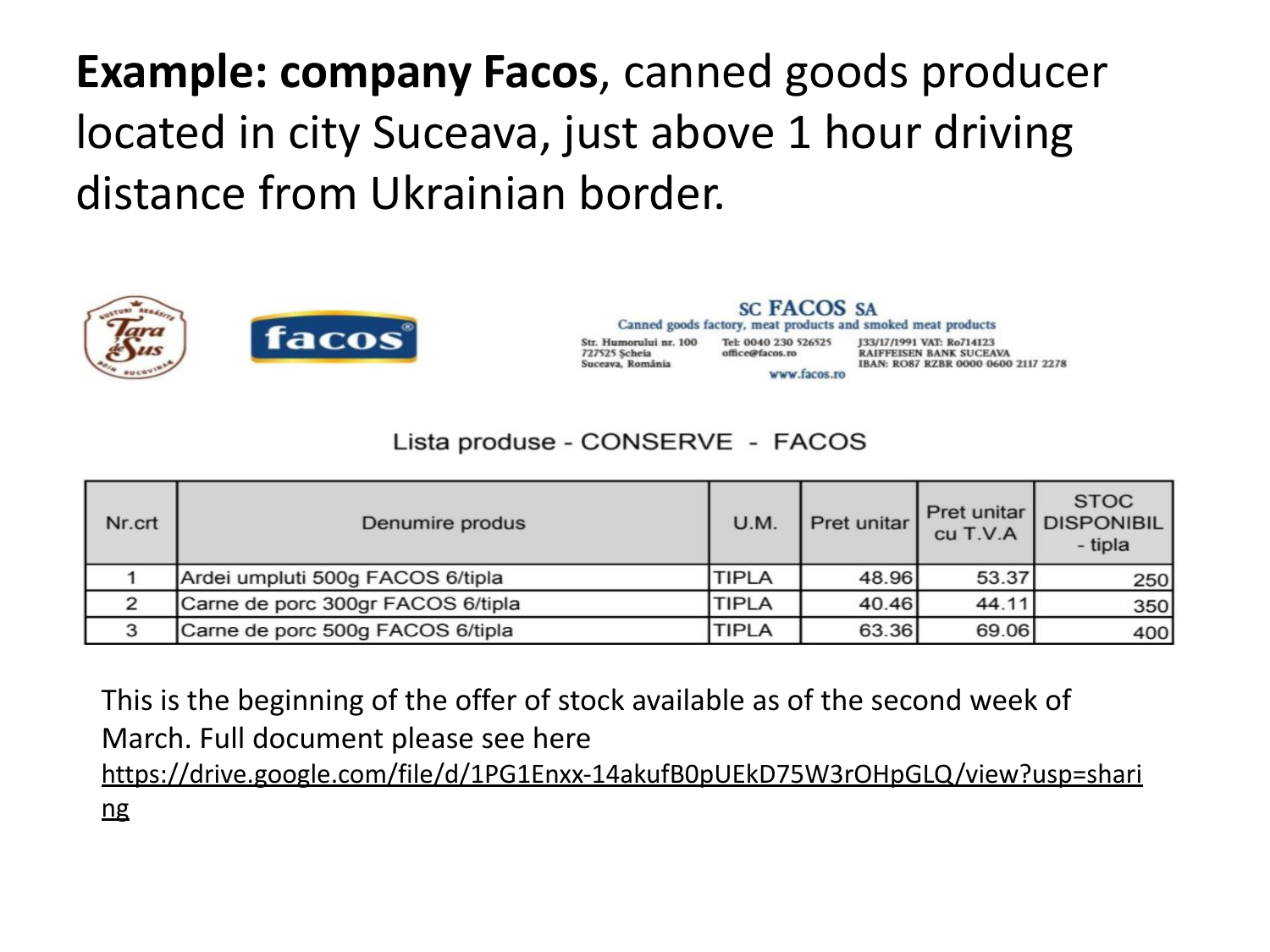#### One pallet = 320 boxes

One truck = 32 pallets

| <b>Product</b>                    | Price per box in | Price per 1 | Approximate      | <b>Stock available</b> |
|-----------------------------------|------------------|-------------|------------------|------------------------|
|                                   | RON (6 cans in   | pallet in   | price per pallet | as of second           |
|                                   | each box)        | <b>RON</b>  | in USD (*0.22)   | week of March          |
| Pork, 300 gram cans               | 44.11            | 14115       | 3105             | 350                    |
| Pork, 500 gram cans               | 69.06            | 22099       | 4862             | 400                    |
| Beef, 300 gram cans               | 45.13            | 14442       | 3177             | 1800                   |
| Beans with sausage, 300 gram cans | 25.82            | 8262        | 1818             | 700                    |
| Beans with ribs, 300 gram cans    | 35.32            | 11302       | 2487             | 2500                   |
| Pork goulash, 300 gram cans       | 40.42            | 12934       | 2846             | 250                    |
| Beef goulash, 300 gram cans       | 41.59            | 13309       | 2928             | 500                    |
| Pea & pork, 300 gram cans         | 43.16            | 13811       | 3038             | 350                    |
| Pea & beef, 300 gram cans         | 47.87            | 15318       | 3370             | 450                    |
| Pork stew, 300 gram cans          | 53.37            | 17078       | 3757             | 300                    |
| Beef stew, 300 gram cans          | 54.78            | 17530       | 3857             | 400                    |
| Chicken liver pate, 100 gram cans | 27.83            | 8906        | 1959             | 300                    |
| Pork liver pate, 100 gram cans    | 27.83            | 8906        | 1959             | 150                    |
| Beef liver pate, 100 gram cans    | 21.52            | 6886        | 1515             | 200                    |
| Average per pallet                |                  | 13207       | 2906             |                        |
| Average per truck                 |                  | 422627      | 92978            |                        |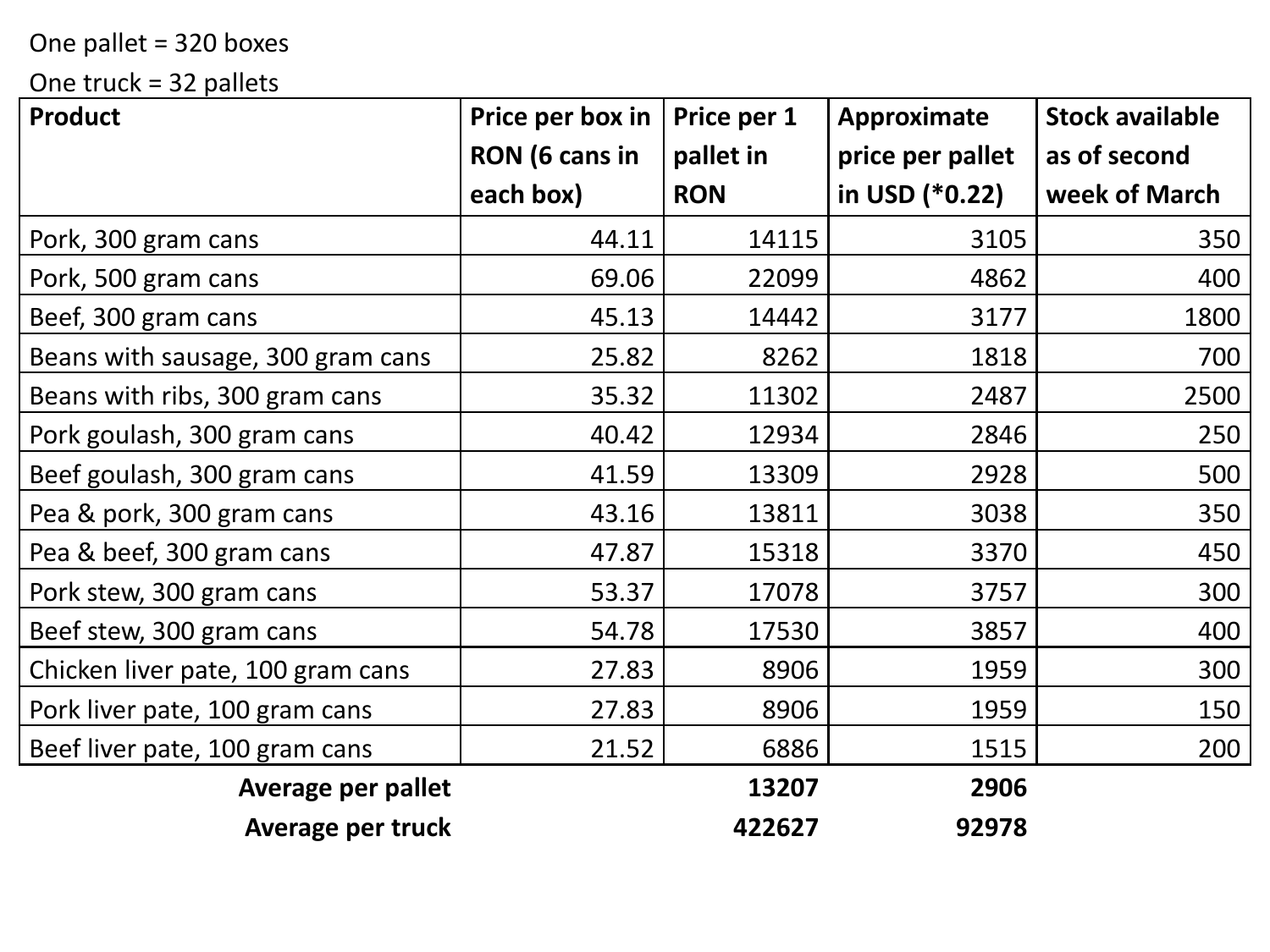The suggested algorithm of how to convert the omnipresent in North Alabama desire to help into the aid delivered to Ukraine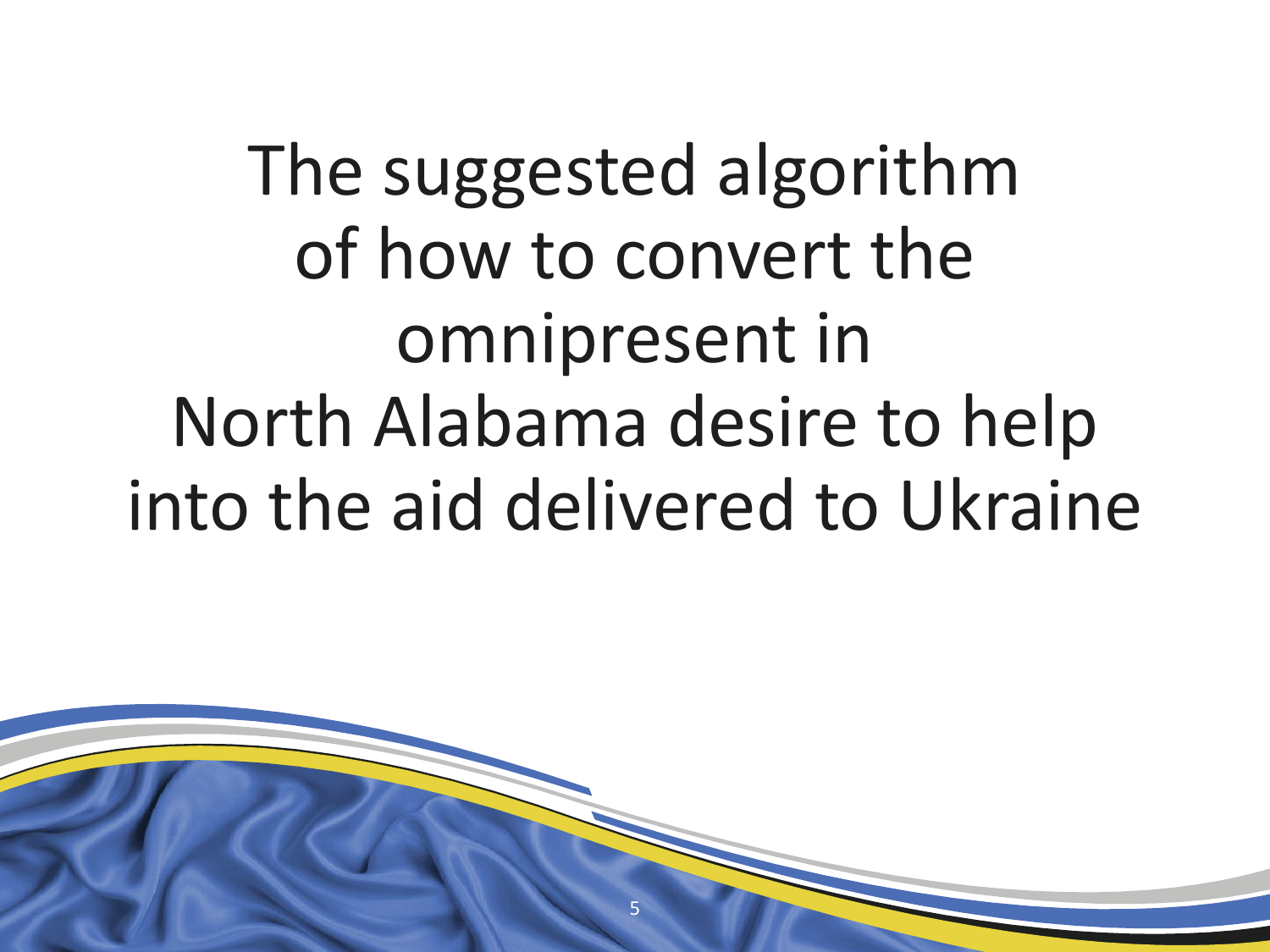#### **Step 1: Fundraising money in North Alabama to the accounts of Rotary Club of Greater Huntsville and Global Ties Alabama**

 Could Rotary Club of Greater Huntsville possibly become a center to accumulate the support from North Alabama people and organizations?

6

Ukrainians of North Alabama would do whatever possible to advertise these fundraisings (flyers, yard signs, stands on the mass events, personal meetings with companies, communities, etc.)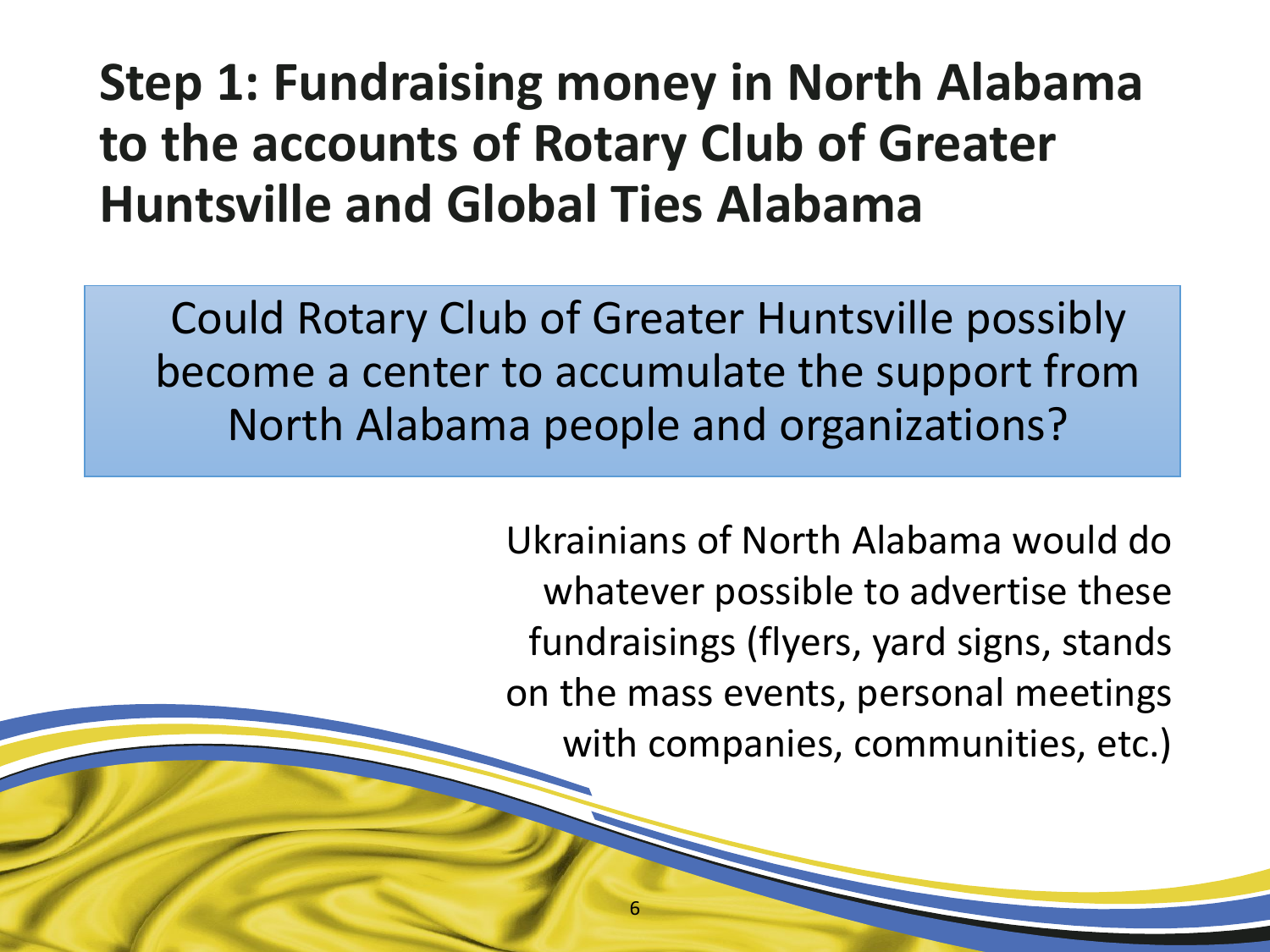#### **Step 2: Transferring fundraised money to the partner nonprofit organization in Romania**

 Could Rotary Club of Greater Huntsville possibly find a partner Rotary Club in Romania to work with?

7

We have some recommendation of nonprofits in Romania and they are ready to help. For instance, NGO called [Casa Buna](https://asociatiacasabuna.ro/) At the same time we don't have experience of cooperation with them, so we can't be 100% certain about their efficiency.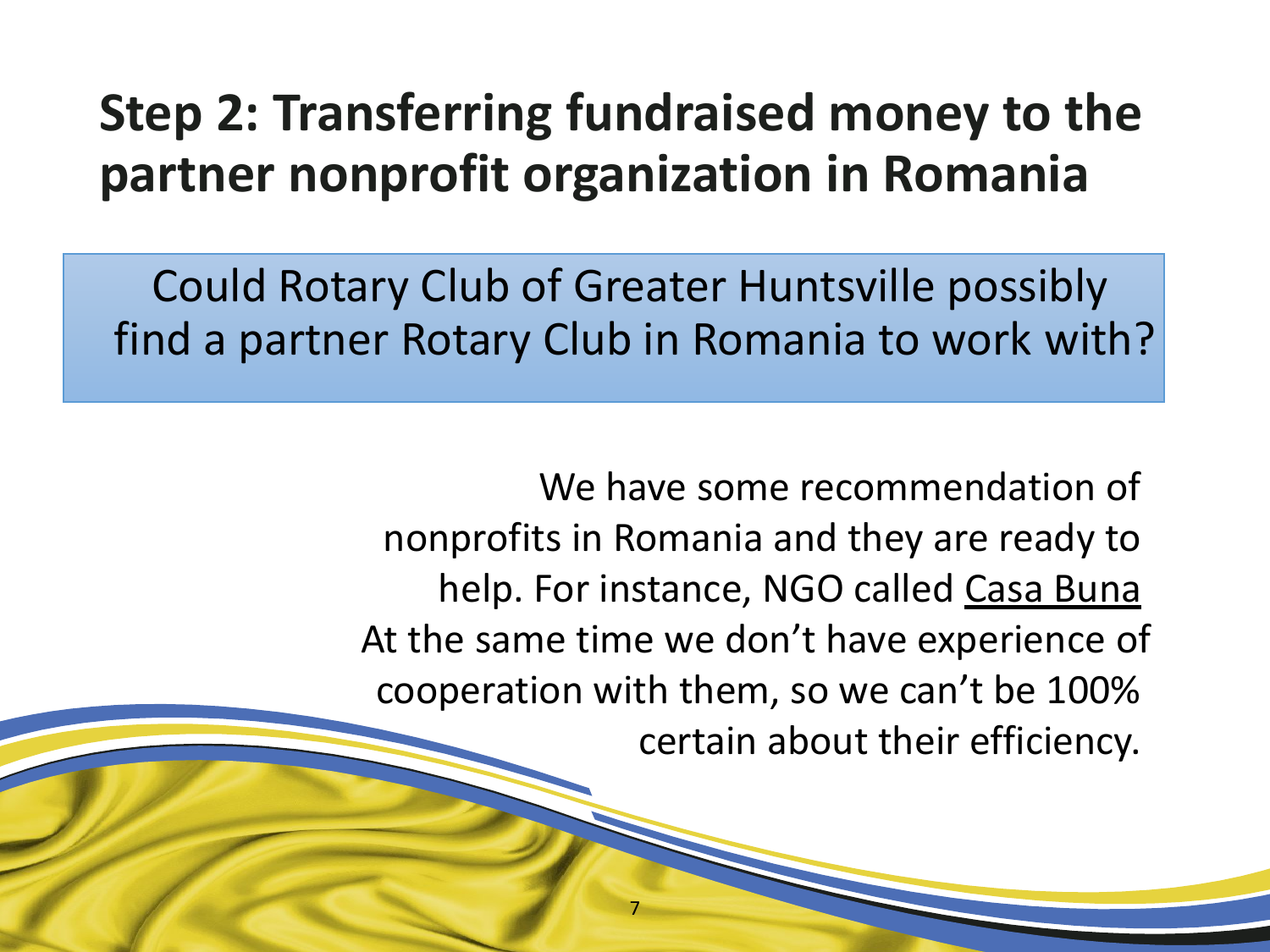#### **Step 3: Paying invoices for products necessary for aid by the Romanian nonprofit**

 There are restrictions in paying invoices in Romania directly from US, that's why we need nonprofit in Romania. Here is a quote from the Facos manager email: "*I, Facos SA, can invoice to individuals and legal entities from Romania, everything that is invoiced for individuals and legal entities of any form outside Romania, is considered export, which implies a completely different documentation to be prepared. So, it would be best to find an association, non-profit organization or a company but from Romania so that we can make the invoices*"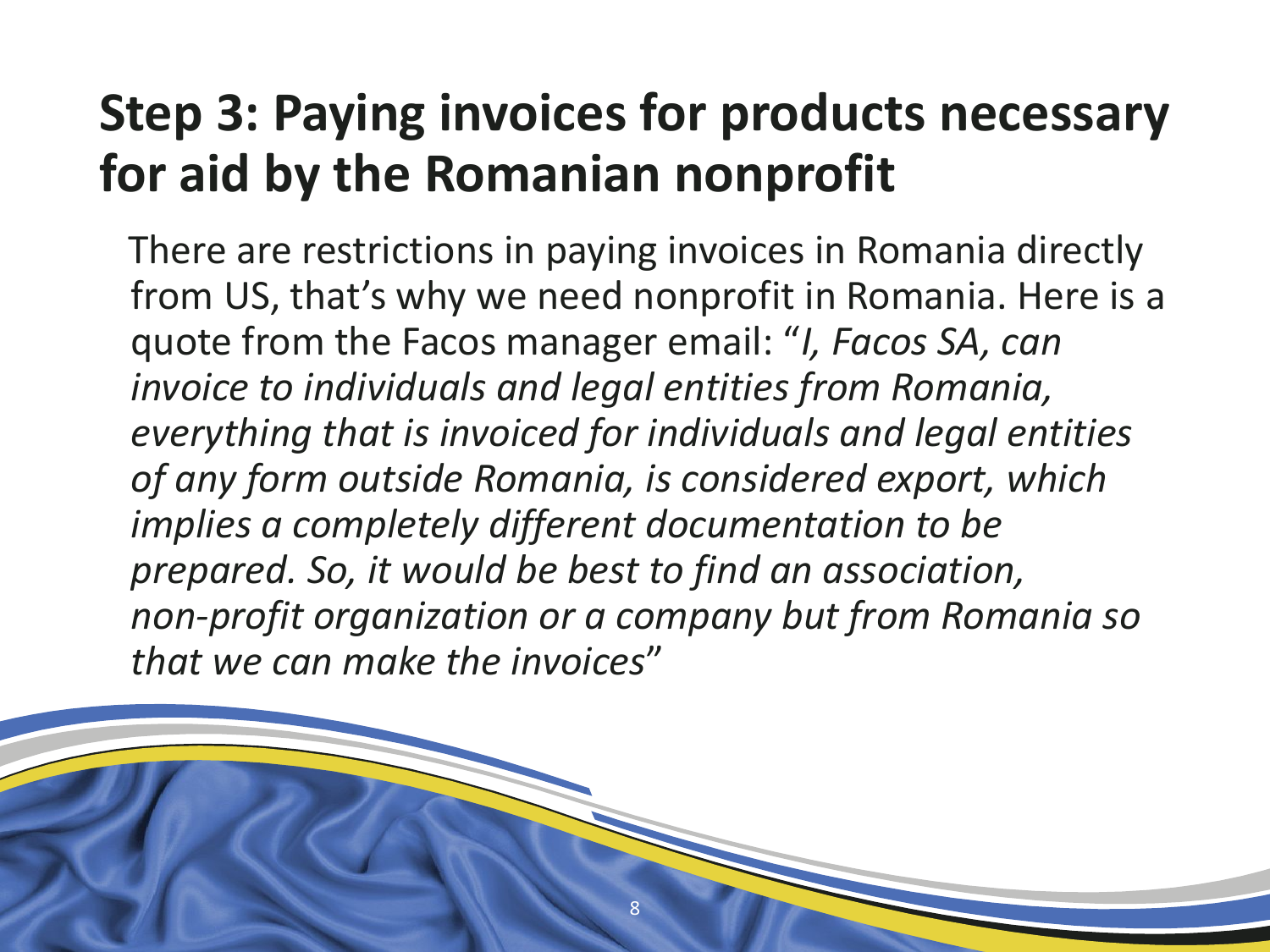### **Step 4: Shipping aid from the Romanian producer / wholesaler to Ukraine**

- Shipping company Hegelmann (Ukraine's affiliate) committed to do that. The aid can be shipped either to Izmail (Odessa region) or to Glyboka (Chernivtsi region).
- International truck drivers don't want to deliver aid into the cities deep in Ukraine because vehicle insurance doesn't work right now in Ukraine.
- From Izmail or Hlyboka the aid will be shipped to different places in Ukraine by the domestic means of transportation: train, trucks, vans, busses, etc. This can be done either through churches, or government distribution centers, or non-profits, or military.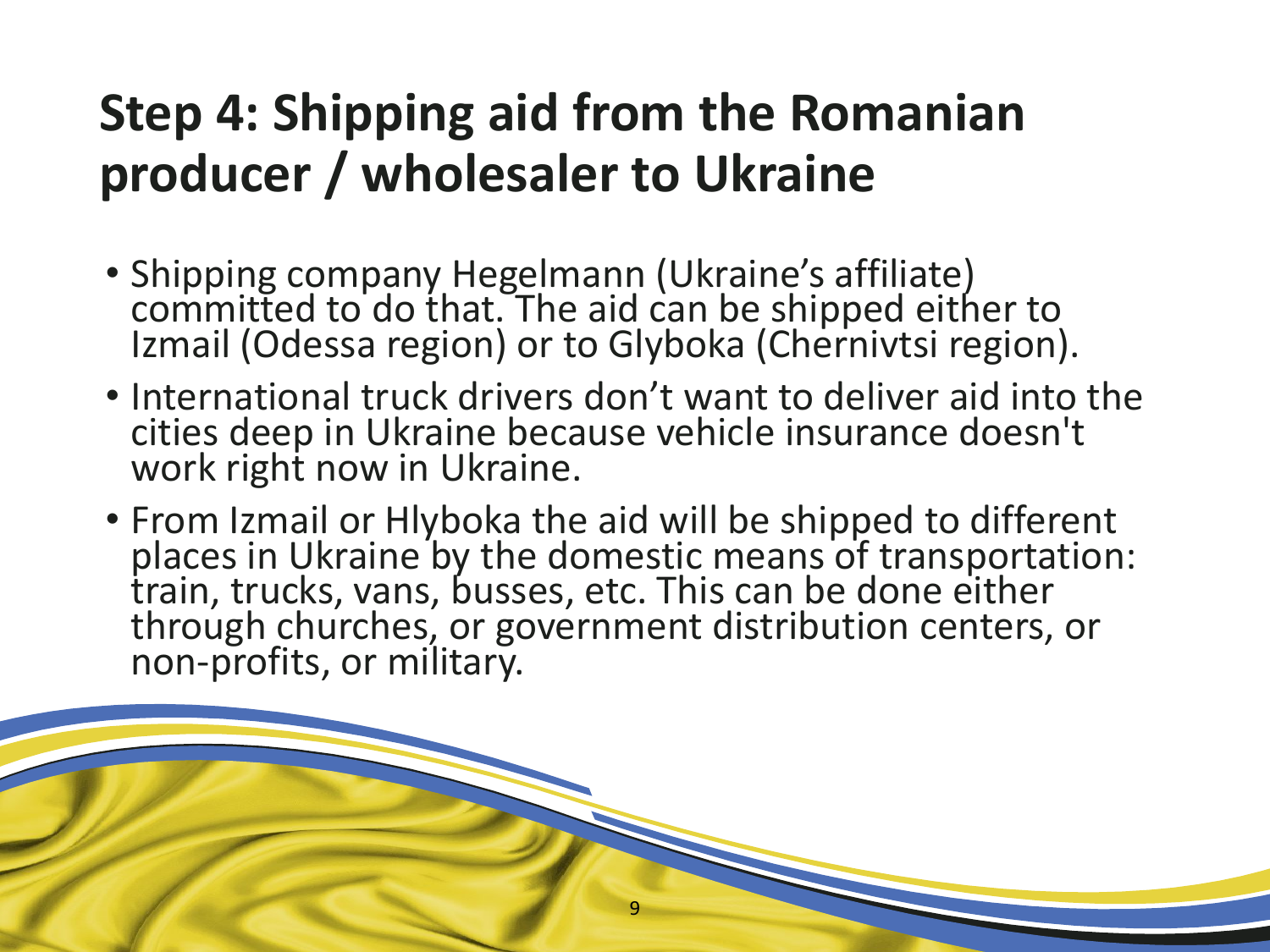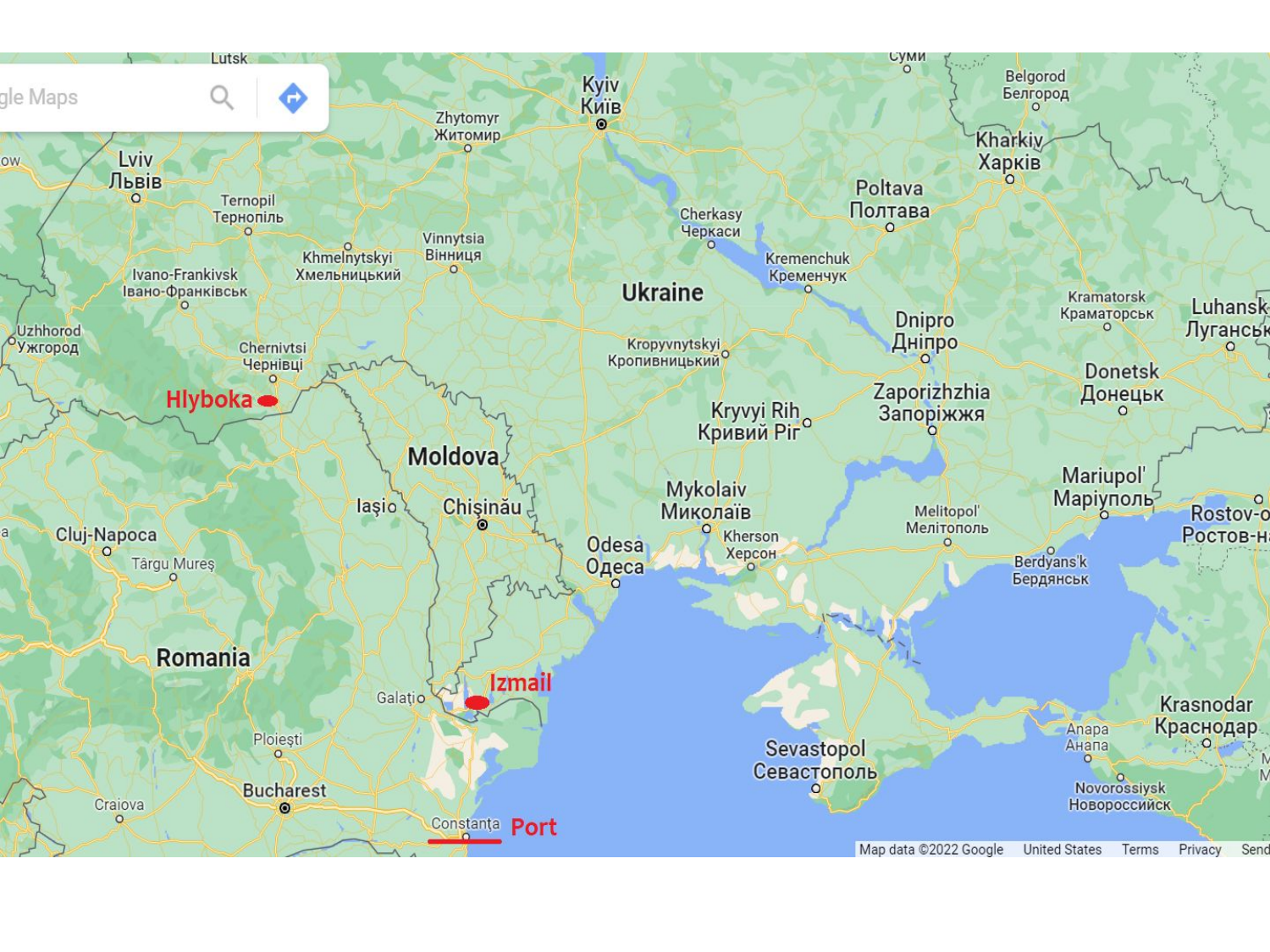#### **Step 5: Reporting**

 We will do our best to get the fullest report possible on where the aid ends up in Ukraine.